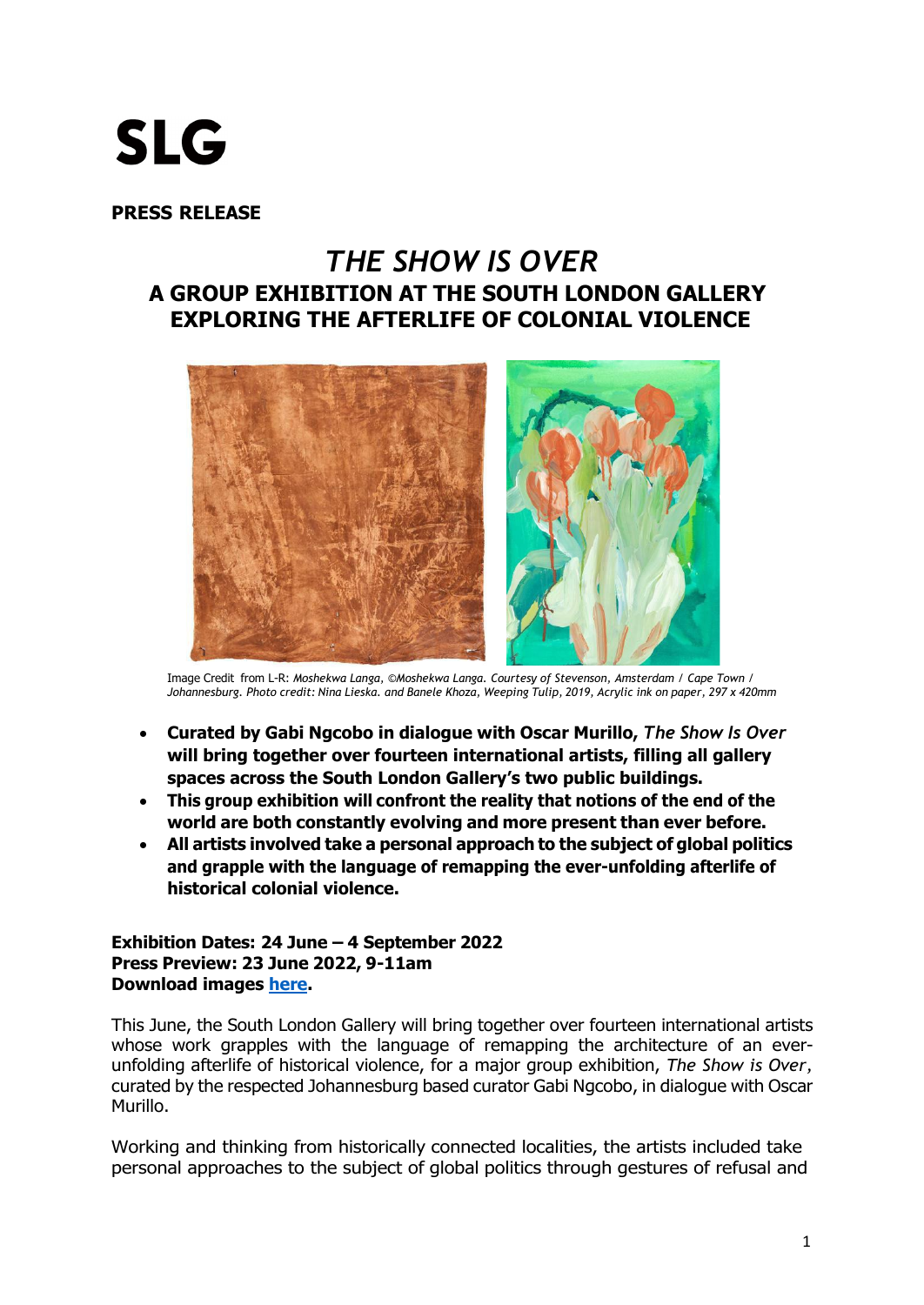mourning that establish active and refreshed relationships with the history of power. *The Show is Over* confronts the reality that notions of the end of the world are both constantly evolving and more present than ever before, so that the end of the world has become an event evolving over time.

**On the exhibition, Co-Curator Gabi Ngocobo said:** "It has been an exciting and challenging task to put together this curatorial project, which, like many others, had to go through two years of postponements due to uncertainty about what kind of world we could potentially inhabit. We have had to learn new grammar and language in order to live again, dream again and in order to contain loss, again. *The Show is Over* is a contribution to a search for new vocabularies. The exhibition features voices of artists who, as part of their life practices, reflect on these questions, often with recurring inquiries into the possibility of living differently with others."

**Oscar Murillo said of the work he is presenting in the show:** "*Conditions yet not known*, a title of a show currently at the National University of Colombia Museum is the kind of title that obliterates all notions of surface and identity. It also brings to mind *All the world's futures*, the Venice Biennale of 2015 where I presented the work *signalling devices in now bastard territory*. It is indeed this ongoing body of black canvases that have been shown in numerous types of places, occasions and geographies, were it is no longer about representation of any kind but more accurately it is about sensing loss, peril and renewal as a collective ecosystem in the context of humankind."

Artists involved include: Karimah Ashadu, Simnikiwe Buhlungu, Anawana Haloba, Banele Khoza, Donna Kukama, Moshekwa Langa, Tessa Mars, Misheck Masamvu, Santu Mofokeng, Santiago Mostyn, Oscar Murillo, Las Nietas de Nonó, Ishkar Richard, Mmakgabo Helen Sebidi, and Luana Vitra.

The Show is Over is curated by the respected Johannesburg based curator and Curatorial Director at the Javett Art Centre at the University of Pretoria, Gabi Ngcobo in dialogue with Oscar Murillo.

*Exhibition supported by Carlos/Ishikawa.*

#### **ENDS**

For further press information, images and interviews please contact Rebecca Butler at Sutton: [rebecca@suttoncomms.com](mailto:rebecca@suttoncomms.com) | +44 (0)20 7183 3577

# **NOTES TO EDITORS**

#### **Address and Opening Hours**

South London Gallery, Main Building 65– 67 Peckham Road, London, SE5 8UH

South London Gallery, Fire Station 82 Peckham Road, London, SE15 5LQ

#### **Opening Hours**

The Gallery is open Tue – Fri 11am-6pm, Sat and Sun 11am-6pm. Late opening: every Wed and last Fri of the month until 9pm.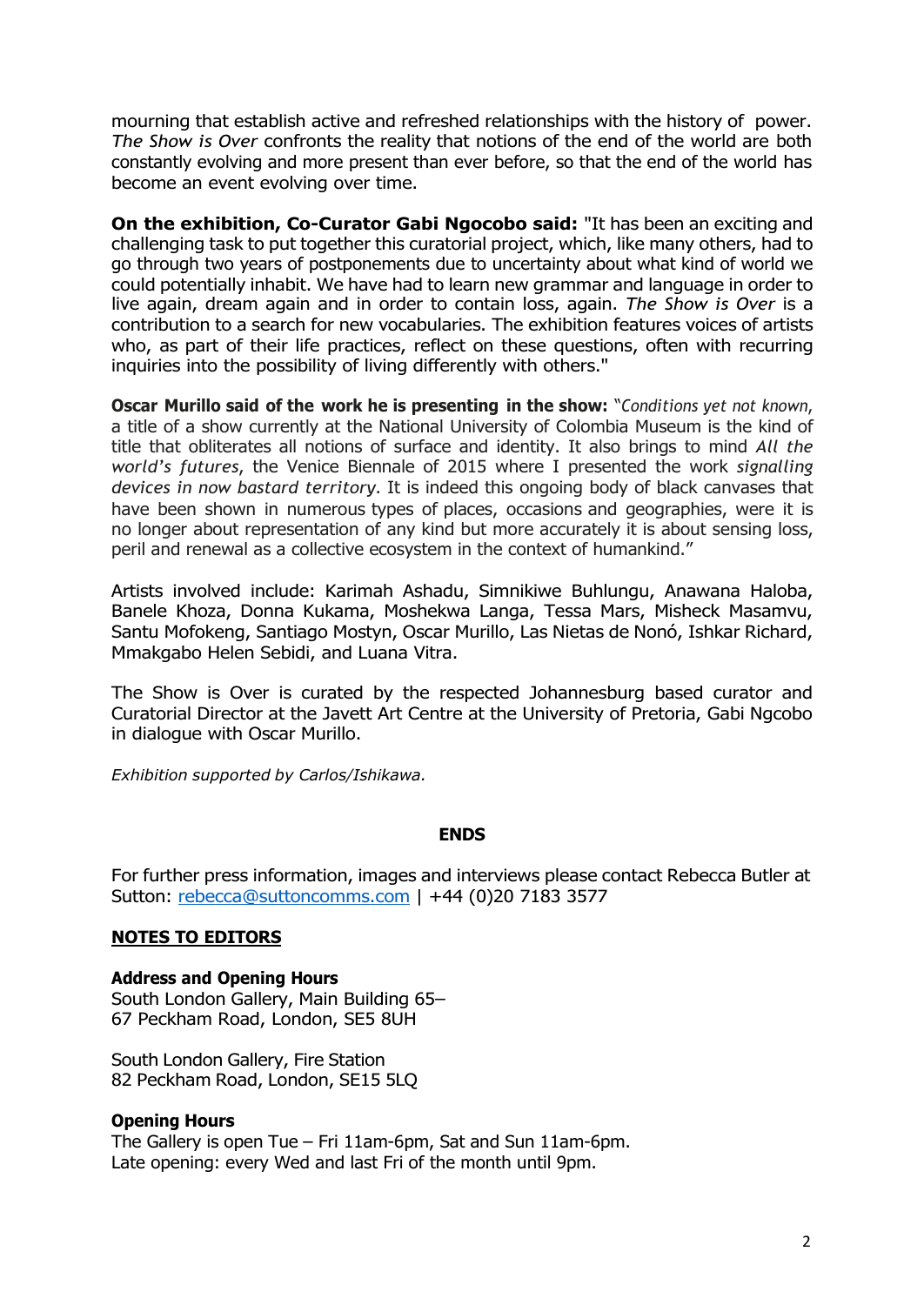Free entry, all welcome. [www.southlondongallery.org](http://www.southlondongallery.org/)

#### **Social Media**

Twitter: [@SLG\\_artupdates](https://twitter.com/SLG_artupdates) Instagram: [@southlondongallery](https://www.instagram.com/southlondongallery) Facebook: South [London](https://www.facebook.com/southlondongallery) Gallery

#### **About Gabi Ngcobo**

Gabi Ngcobo is an artist, curator and educator living in Johannesburg, South Africa. Since the early 2000s Ngcobo has been engaged in collaborative artistic, curatorial, and educational projects in South Africa and on an international scope. Recent curatorial projects include *All in a Day's Eye: The Politics of Innocence in the Javett Family Collection*, at the Javett Art Centre- University of Pretoria (Javett-UP), *Mating Birds* at the KZNSA Gallery, Durban. In 2018 she curated the 10th Berlin Biennale titled *We don't need another hero* and was one of the co-curators of the 32nd Sao Paulo Bienal (2016). She is a founding member of the Johannesburg based collaborative platforms NGO – Nothing Gets Organised (2016-) and Center for Historical Reenactments (2010– 14). Ngcobo's writing have been published in various publications including the reader *Uneven Bodies*, Govett-Brewster Art Gallery, Aotearoa New Zealand (2021), *The Stronger We Become* the catalogue of the South African Pavillion, Venice (2019), *Public Intimacy: Art and Other Ordinary Acts in South Africa*, YBCA/SFMOMA (2014), *We Are Many: Art, the Political and Multiple Truths*, Verbier Art Summit (2019) and Texte Zur Kunst September 2017. Ngcobo is the Curatorial Director at Javett-UP.

### **About Oscar Murillo**

Oscar Murillo's art is concerned with social injustice, migration and the effects of globalisation. Besides painting, sculptural installation and performance, his practice includes collaborative projects with communities across the world. Having started in Colombia in 2013, his ongoing, worldwide school project, *Frequencies*, engages children in unmediated, unrestricted drawing and mark-making, resulting in visual journals mirroring their lives. Murillo's own work contains a powerful element of theatre. He frequently uses unstretched, blackened canvases as flags, blackout curtains, room dividers, or heaps them, crumpled, on the floor. His sculptural interventions and actions often include life-size papier-mâché figures embodying working men and women, based on traditional Colombian mateos effigies.

Oscar Murillo (born 1986, La Paila, Colombia) lives and works in various locations. Murillo studied at the Royal College of Art and University of Westminster, both London.

# **About the South London Gallery**

The South London Gallery (SLG) was founded in the 19th century by philanthropist William Rossiter to 'bring art to the people of south London'. Today the gallery comprises its original site at 65 Peckham Road; the Fire Station which opened to the public in 2018; Art Block, a space for local children and families on Sceaux Gardens Estate and two permanent gardens.

The SLG has an international reputation for its contemporary art exhibitions by established, mid-career and younger artists and programme of film and performance events. It's highly regarded, free education programme includes a peer-led young